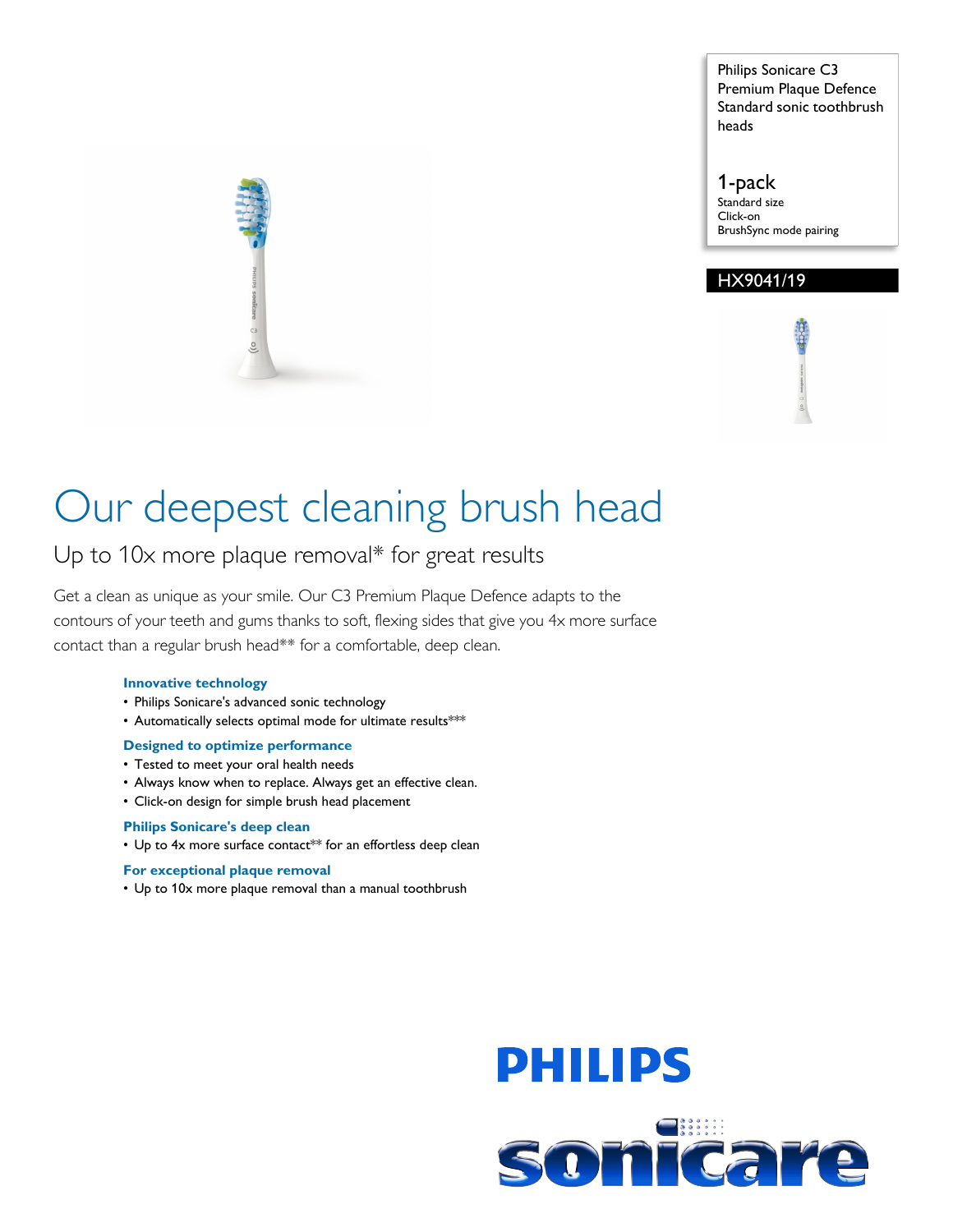## **Highlights**

#### **Say goodbye to plaque**



And thanks to its flexible design, it removes up to 10x more plaque from hard-to-reach areas\* for a truly deep clean along the gum line and between teeth.

#### **Adaptive cleaning technology**



You get a personalized clean every time you brush with our adaptive cleaning technology. Soft rubber sides flex to let Premium Plaque Defence adapt to the shape of your teeth and gums, absorbing any excess brushing pressure and enhancing our sonic cleaning power. Bristles can then adjust to the shape of your teeth and gums so you get up to 4x more surface contact than a regular brush head\*\* for deeper cleaning in hard-to-reach areas.

#### **BrushSync™ mode-pairing**



You'll always get the best possible clean with our BrushSync™ mode-pairing feature\*. The Philips Sonicare C3 Premium Plaque Defence brush head syncs with your BrushSync™ enabled Philips Sonicare toothbrush handle\*\*\*\*, selecting the optimal brushing mode and intensity level for exceptional cleaning. All you need to do is start brushing.

#### **Philips Sonicare technology**



Philips Sonicare's advanced sonic technology pulses water between teeth, and its brush strokes break up plaque and sweep it away for an exceptional daily clean.

#### **Brush head replacement cues**



Brush heads become less effective after 3 months of use, but with BrushSync™ you'll be

reminded before this happens. Your smart toothbrush will track how often and how hard you brush, and will notify you when it's time for a replacement. Don't have a smart Philips Sonicare toothbrush? Just monitor your blue replacement bristles, and when they turn white you'll know it's time for a fresh brush head.

#### **Brushing with peace of mind**



All Philips Sonicare brush heads are safe and gentle on teeth and gums. During tests, each brush head is put through its paces to ensure durability and an exceptional performance every time you brush.

#### **Easy to click-on**



Your C3 Premium Plaque Defence brush head fits perfectly with any Philips Sonicare toothbrush handle, except PowerUp Battery and Essence. Simply click on and off for easy replacement and cleaning.